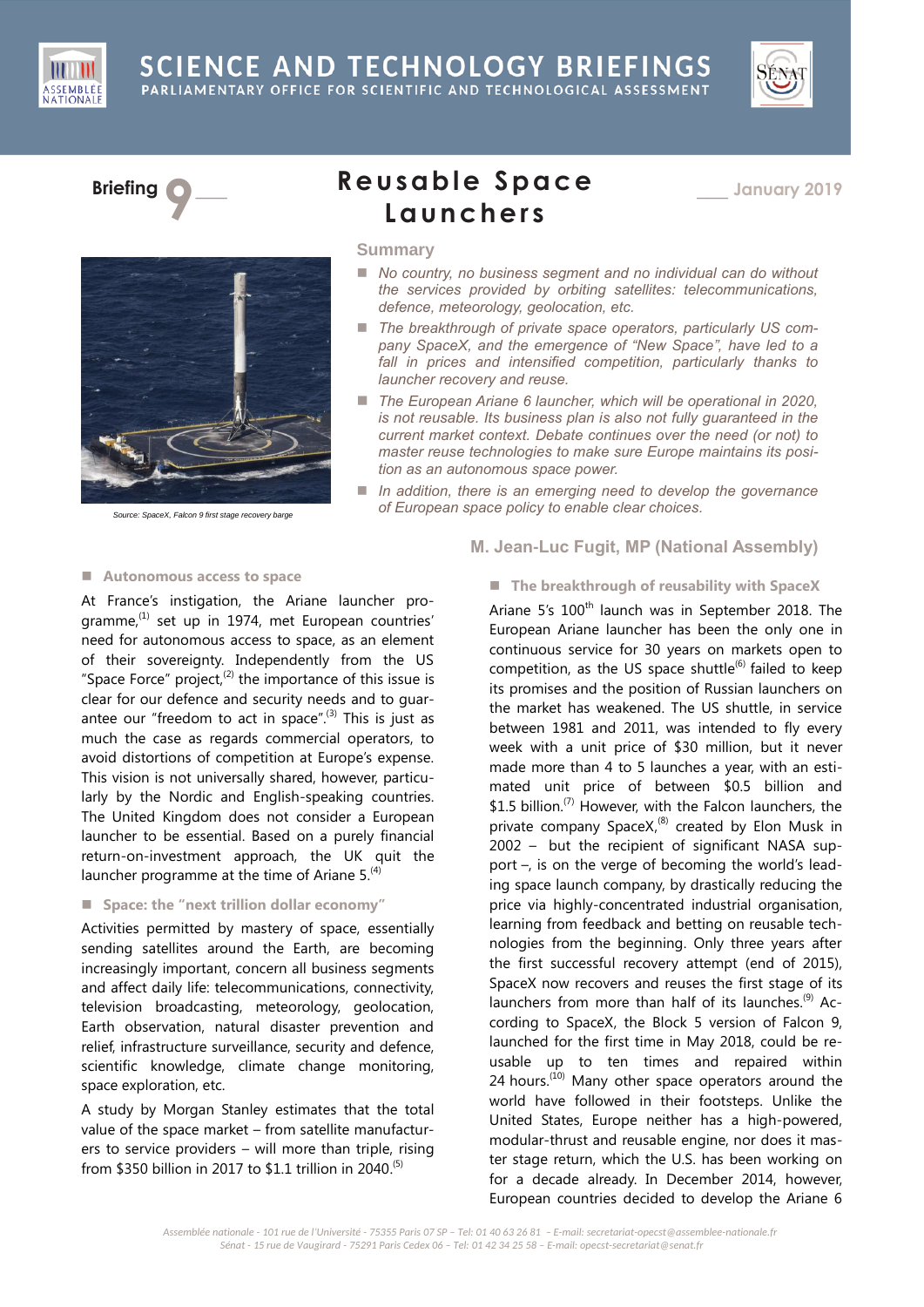launcher, scheduled to make its maiden flight in 2020, which aims to enable a reduction in the launch price by 40% to 50%. The Office, which has monitored space affairs since it was founded, has devoted two reports to the topic since  $2012$ .<sup> $(11)$ </sup>

**Types of recovery / reuse**

– Wings (shuttle/NASA; X-37/ USAF; White Knight / Stratolaunch; CosmicGirl and Launcher One / Virgin Orbit and Galactic; Phantom Express / Boeing, etc.) – Parachute (United Launch Alliance's Vulcan, etc.) – Vertical landing ("toss back"), with recovery of the 1<sup>st</sup> stage (SpaceX's Falcon 9, Blue Origin's New Glenn, CALT's Long March 8(\*), CNES/DLR/JAXA's Callisto demonstrator, etc.)

**Key technologies to develop**

- Restartable engine with modular thrust
- Thermal protection of engine
- In-flight vehicle guidance and control

*(\*) CALT: Chinese Academy of Launch Vehicle Technology (*中国运载火箭技术研究院*)*

Ariane 6 has three engines: the Solid Rocket Motor, with its powder propellant, is for auxiliary boosters and not reusable, and two cryogenic engines (liquid hydrogen and oxygen), Vulcain 2.1 for the main stage and Vinci for the upper stage, whose reusability has never been developed beyond ground testing. The Falcon 9 launchers operate with a single engine, Merlin, which is semi-cryogenic (liquid oxygen and kerosene) and reusable; only such an engine can be used on both stages.<sup>(12)</sup>

SpaceX has successfully mastered the re-entry into Earth's atmosphere of launch vehicle elements as a result of NASA and the US Department of Defense (DoD) authorising them to use technologies developed since the end of the 1980s on demonstrators such as Delta Clipper, X33/X34 and McDonnell Douglas's Aerospaceplane. In addition to very fine modulation of engine thrust, the return profile of all its physical components needs to be mastered,  $(13)$  including managing instability to prevent a very tiny error from causing incorrect inclination and disintegration in the atmosphere.

#### **Economic analysis**

The international competition driven by SpaceX and other launcher manufacturers is jeopardising Ariane-Group's business plan. Maintaining a launcher production chain requires annual production of at least 6 and ideally 10 vehicles, but ArianeGroup laments the fact that no guarantees have been provided regarding the 3 to 5 institutional orders per year (defence, geolocation, observation, etc.). Unlike all the other space powers, there is no rule guaranteeing European preference for institutional launches.<sup>(14)</sup> Even orders on the commercial launch market (communications, observation, etc.) are uncertain for Ariane 6: the \$130 million price for the launch of two satellites, recouping the

cost of the industrial project, may be higher than bids by SpaceX and other competitors. SpaceX bills around \$100 million per launch to NASA or the DoD, $^{(15)}$  but this drops to \$50 million or \$60 million for an equivalent launch on the commercial market. SpaceX also makes the most of generous NASA and Air Force R&D budgets. Arianespace would again like to raise the possibility of support for the exploitation of Ariane 6 on the competitive market, to make up for the absence of the five institutional launches to which the European Space Agency (ESA) committed in 2014, and the shrinking of the commercial market (scaling back of geostationary satellite orders, wait-and-see approach to satellite constellations). SpaceX's commercial practices, extensively backed by NASA and the DoD, reveal the US government's desire to guarantee domination in a segment it sees as strategic. $<sup>(16)</sup>$ </sup>

The cost-benefit balance of reusability remains disputed at this stage. While ArianeGroup estimates that reuse of the first stage could save 10% on the launch price, the CNES $(17)$  and SpaceX believe that this saving could be 30%.

There is a further disagreement over launch rates. The size of the US heavy orbital launch market, between 20 and 30 per year, means it can support two launcher programmes (United Launch Alliance  $-$  ULA $<sup>(18)</sup>$  and</sup> SpaceX).<sup>(19)</sup> In addition, US law requires institutional launches to exclusively use US launch vehicles.<sup>(20)</sup> Europe only organises around ten launches per year, including a third for institutional satellites, meaning that the others have to be found on competitive markets to recoup the cost of manufacturing and launch lines.<sup>(21)</sup> It can only support a single heavy launch programme, with the operator ArianeGroup (an Airbus and Safran joint venture which has integrated Arianespace's commercialisation structure) having a monopoly situation. Long on the defensive on the grounds that the potential European launcher market did not justify the development of reusable launchers, the CNES now considers that evidence has been provided by SpaceX and there is no other option.<sup> $(22)$ </sup> The point remains controversial, on the grounds that the reuse business model has not yet proved itself in Europe, the market does not justify it, the reduction of Ariane 6's prices is sufficient for European needs, and the current priority is the success of Ariane 6 in 2020. (23)

#### **New Space**

The combination of the reduced cost of access to space, the increased number of private operators and breakthroughs in funding and technology – such as miniaturisation of components, electric motorisation, 3D printing or reuse – has been named "New Space". In 2002 Jeff Bezos, founder and Chairman/CEO of Amazon, created Blue Origin, which is developing the New Glenn and New Shepard reusable heavy launchers, backed by a considerable fortune with a budget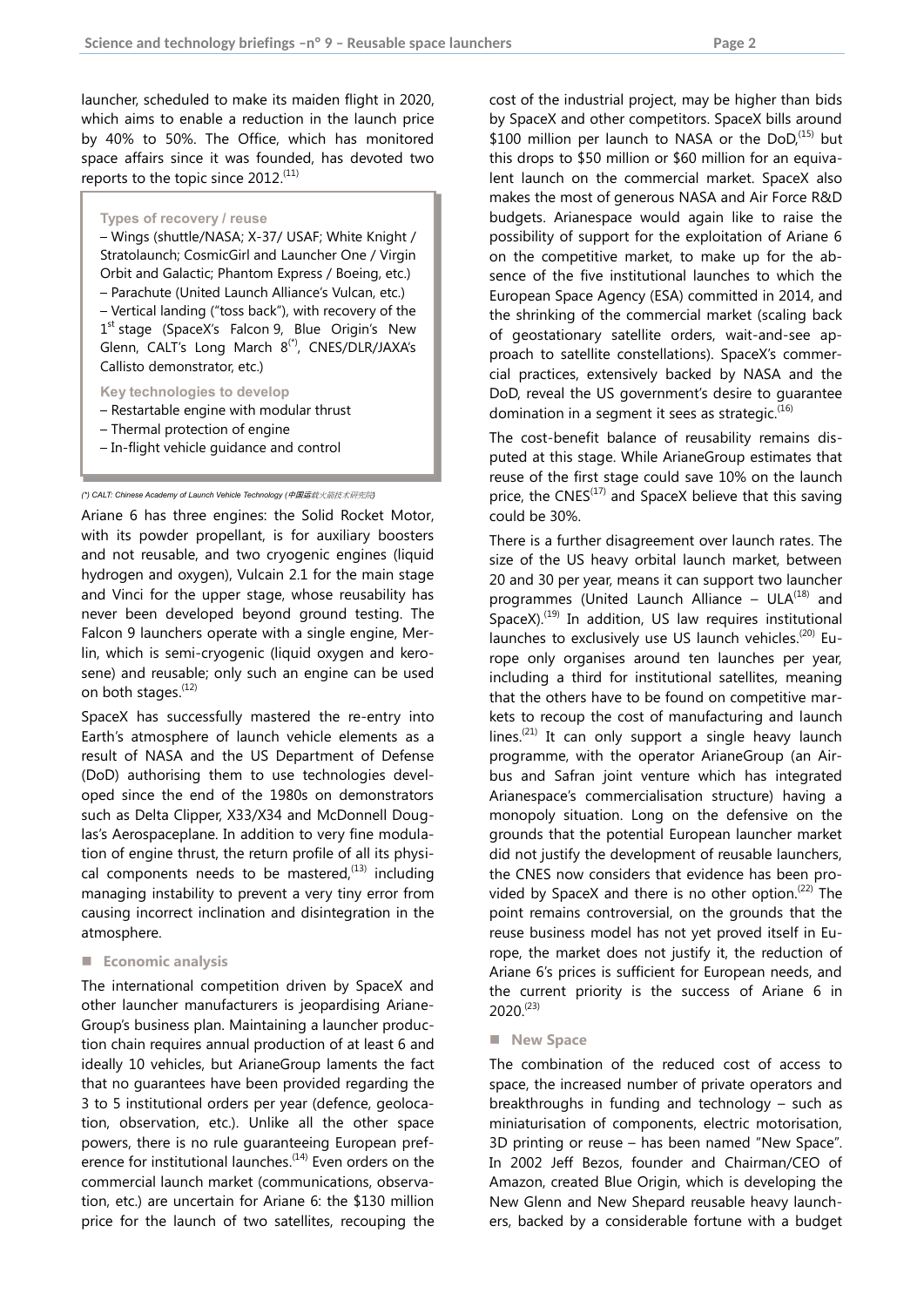that is said to be "unlimited".<sup>(24)</sup> Furthermore, in addition to the main historical space powers (United States, China<sup>(25)</sup>, Russia, Europe, Japan and India, but also Israel, Iran and both Koreas), there are now Singapore, Brazil, Saudi Arabia, the United Arab Emirates,  $etc.<sup>(26)</sup>$ 

There can be no "New Space" without "Old Space", however, and it is estimated that out of the \$80 billion per year of public and private investments injected into the space industry in the United States, "New Space" accounts for only \$4 billion.<sup>(27)</sup> Comparing the same scope in Europe, but with an entirely different setup, total government investment in the space industry – ESA, European Commission and national space agencies – does not exceed \$10 billion (€9 billion) a year.

The current period marks a certain downturn in the number of launches, as a result of uncertainty over the choice between classic heavy geostationary satellites and low-orbit micro-constellations, which have not yet proved their worth. An eventual boom in space activities is predicted by all, however, triggered by the increasing number of applications that require satellites. According to the Satellite Industry Association (SIA), the launcher segment accounts for only 1.3% of the global space economy, compared to 79% for the satellite industry.<sup>(28)</sup> Based on these relative proportions, the dispersion of launcher operators appears excessive, due to their strategic importance. (29)

#### **Ecological analysis**

Analysis of the environmental impacts of space launches was the subject of a study by the CNES back in 2013. The flight phase itself, though spectacular, does not have the biggest environmental impact. Upstream industrial activities (manufacturing, fuel, space base) easily top that list. With Ariane 5, trajectories are restricted to free up the orbit of auxiliary launch elements within 25 years. With Ariane 6, a further step will be taken with systematic atmospheric re-entry of the upper stage after launch, at the cost of a loss in performance.

The trajectory of elements returning to Earth after launch is calculated to target defined maritime zones and their design takes account of the need to avoid generating floating wreckage.

Concerning reusable launchers, each reused element does not, by definition, need to be remanufactured and does not fall back into the sea. But SpaceX reuses only the first stages.

#### **What reusability for Europe?**

Back in 2010, Airbus began working on a self-funded programme for partial reuse of the first stage of launchers, called ADELINE.<sup>(30)</sup> It was only in 2015, however, that the CNES and ArianeGroup decided to work on the Prometheus liquid oxygen and methane engine which would enable a ten-fold reduction in  $costs<sup>(31)</sup>$  and reusability on an as-yet undetermined launcher. The programme was then supported by the ESA,<sup>(32)</sup> with backing from Germany, Belgium, Switzerland, Sweden and Spain. After initial testing scheduled for 2020, Prometheus could be available in 2025. It is eventually set to replace the three current engines: Solid Rocket Motor (produced in Le Haillan near Bordeaux and in Colleferro near Rome); Vulcain 2.1 and Vinci (produced in Vernon, near Paris).

Mastery of launcher reuse, which may be only partial, will undoubtedly require an upgrade of Ariane 6, which would need to be equipped with a single engine, fuelled with liquid oxygen and hydrocarbons. This upgrade is made possible by the degree of maturity that the civil launcher engine industry has reached (liquid oxygen and hydrocarbons). Such a choice, which would abandon solid propulsion for civilian use, would reduce civilian-military synergies (M51 ballistic missiles) to system project management and to flight and guidance programmes.



Source: CNES, European Callisto demonstrator

In addition to the Prometheus engine, Europe is sponsoring two projects: Callisto and Themis. Callisto is a 1:10 scale launcher demonstrator enabling testing of first stage return, flight programmes and landing in a precise location. It is currently being developed by the CNES, DLR $^{(33)}$  and JAXA $^{(34)}$ , but without the ESA or ArianeGroup. The Themis project, currently sponsored by the CNES and ArianeGroup, is a 1:1 scale demonstrator with a reusable stage propelled by Prometheus, to be proposed for funding by the ESA member countries at the end of  $2019$ .<sup>(35)</sup> Depending on the funds raised, a first flight test could be organised before 2025.

#### ■ Conclusions and recommendations

European space policy is a major historical success that must continue, and even be reinforced. However, a certain restlessness is currently perceptible, with some even reconsidering Ariane 6's development.

#### **Mastery of reuse**

The breakthrough of new launch vehicle manufacturers, such as SpaceX, constitutes a serious threat to the competitiveness of Europe's future Ariane 6 launcher. In addition to the industrialisation of production processes (lean management), which has already halved the price (Ariane 6, Falcon 9, etc.), the reusability of certain launcher parts could enable further price re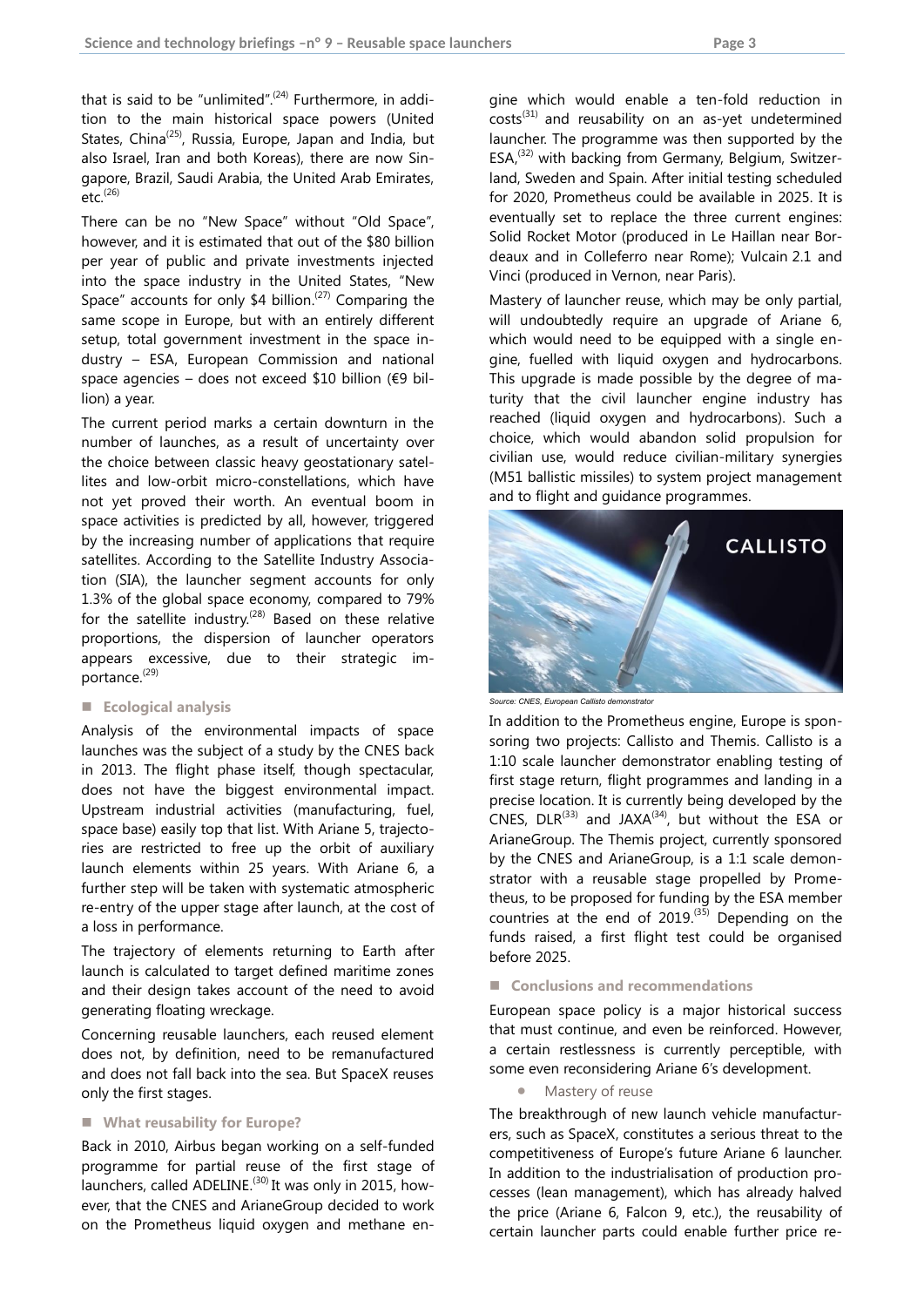ductions. However, as Europe does not yet possess technologies permitting this, there could be concerns over the European space industry being left behind, as nations' power is also exercised in space.

There is currently no consensus in Europe regarding launcher recovery and reuse technologies.

On a scientific level, it determines our collective ability to master key knowledge that would benefit a large number of fields of research and technological developments, industrial segments and services. But, on a strategic level, is it a prerequisite to preserving our autonomous access to space? The Russian space industry's struggles to modernise demonstrate that a country that no longer innovates is doomed, meaning that merely falling back on existing technologies is not an option. In terms of attractiveness for our young scientists, technological breakthroughs are most certainly key. Faced with generally-increasing European scepticism, the Ariane programme is a powerful argument.

• Financial concerns

In 2018, ESA's budget was €5.6 billion, the CNES's €1.4 billion, and DLR's space budget was €1.5 billion.<sup>(36)</sup> In its June 2018 budget proposal, the European Commission increased the space policy budget to €16 billion over the 2021-2027 period.<sup>(37)</sup>

In preparation for the next ESA ministerial conference in November 2019 in Spain, it will be important to examine possible upgrades of Ariane 6: incremental based on ongoing technological developments, then conceptual, with a new reusable launcher. Elon Musk, meanwhile, has stated that he has already spent \$1 billion to develop recovery and reuse.<sup>(38)</sup> Depending on what we want to recover and how, estimated public funding needs vary between €1 billion and €3 billion.<sup>(39)</sup> The development of Ariane 6 and Vega C took €3.4 billion over five years, plus €600 million for the construction of a new launch pad at the French Guiana space centre (Kourou).<sup>(40)</sup> This spending in fact significantly boosts economic activity. The ESA has calculated that, for every €100 spent on Ariane 5 development, €320 were generated in additional economic value-added; on this basis, €50 billion of turnover was generated in the European space and nonspace industries between 2000 and 2012.<sup>(41)</sup>

## **What are the government's options?** – *Status quo* (Ariane 6, Prometheus and Callisto) – *Status quo* + Themis (€200 million)

– *Status quo* + European reusable development programme ( $E1$  billion –  $E3$  billion)

### Simplified governance

It appears advisable to simplify the governance of the European launcher programmes, for example with closer collaboration between the ESA and European Commission, and an industrial core comprised of the three main contributing countries (France, Germany and Italy): other ESA countries who wish to can provide support according to their skills. This development will undoubtedly lead to relaxing of the georeturn principle,  $A^{(42)}$ , currently applied to the nearest 0.01% and resulting in redundant skills and duplicated investments, in favour of a (smart geo-return) system based on comparative competitiveness (fair contribution), leaving the industry free to restructure itself in optimal fashion and thus reduce prices.

It will be hard to explain to our fellow citizens why European countries are funding the design of a space launcher when they leave some of their launches to SpaceX or other global manufacturers. Finally, agreement needs to be reached on a European preference for all institutional launches by ESA countries.<sup>(43)</sup> In France, too, the 2014 reform did not resolve the tension between the different operators.

• Prospects

In addition to launchers, it should be underlined that space is the solution to major societal challenges, such as combating the digital divide and increasing knowledge of the Earth's environmental situation. Thales, for example, reckons that satellite technology would make it five to ten years quicker to connect remote zones to communication networks, at a quarter of the cost of optical fibre. ESA's ministerial conference at the end of 2019 could offer the opportunity to reassess priorities across the entire space industry (launch vehicles, satellites and services).

#### *OPECST websites:*

*<http://www.assemblee-nationale.fr/commissions/opecst-index.asp> <http://www.senat.fr/opecst/>*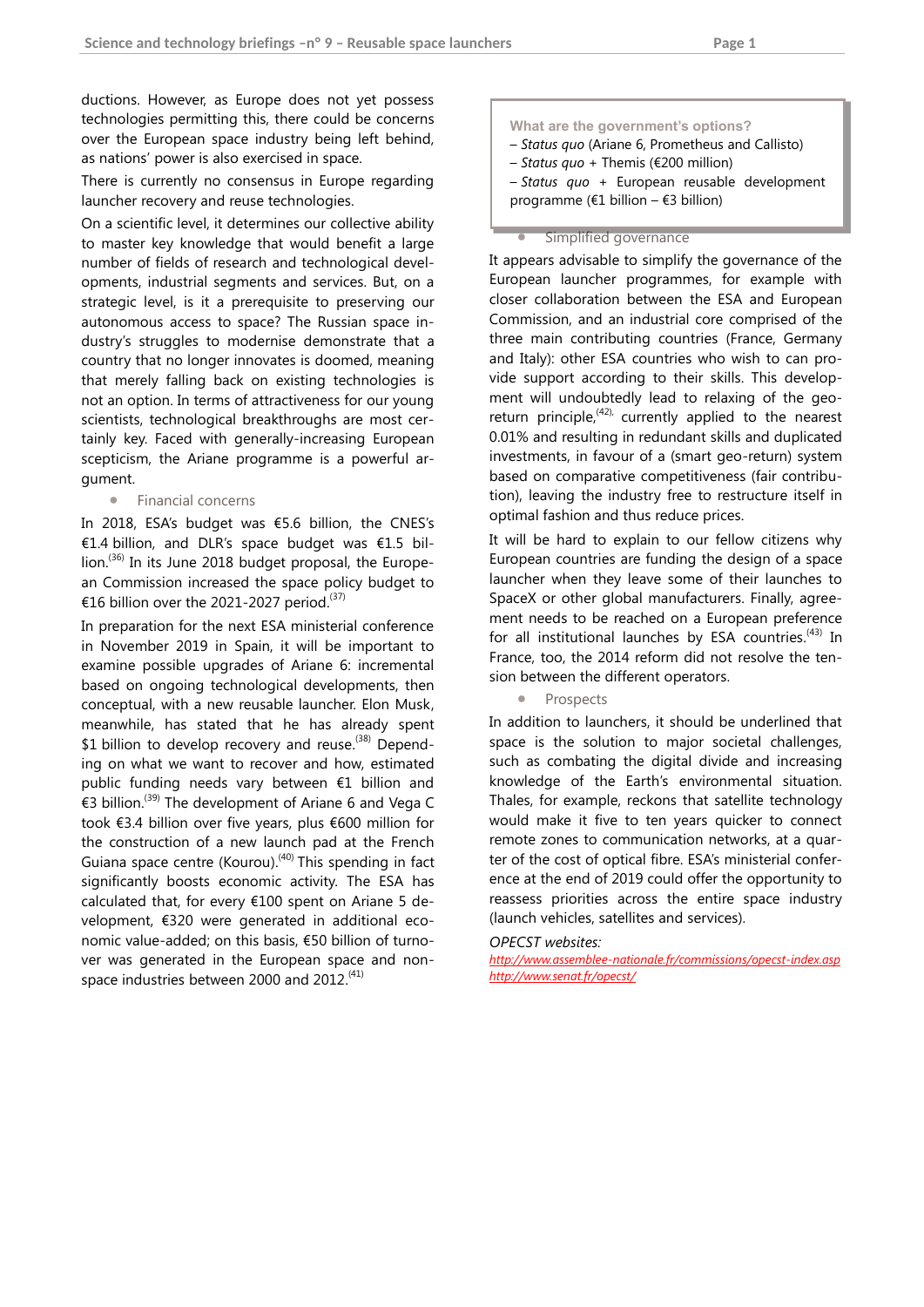\_\_\_\_\_\_\_\_\_\_\_\_\_\_\_\_\_\_\_\_\_\_\_\_\_\_\_\_\_\_\_\_\_\_\_\_\_\_\_\_\_\_\_\_\_\_\_\_\_\_\_\_\_\_\_\_\_\_\_\_\_\_\_\_\_\_\_\_\_\_\_\_\_\_\_\_\_\_\_\_\_\_\_\_\_\_\_\_\_\_\_\_\_\_\_\_\_\_\_\_\_\_\_\_\_\_\_\_\_\_\_\_\_\_\_\_\_\_\_\_\_\_\_\_ *Riadh CAMMOUN, Vice-President, Public & Regulatory Affairs, Louis LAURENT, Thales Alenia Space (TAS) Skills Centre Deputy Director, and Isabelle CAPUTO, Deputy Director of Institutional Relations at Thales*

*David CAVAILLOLÈS, Budget, Industry, & Space Advisor to the French Minister of Higher Education, Research, & Innovation*

*Alain CHARMEAU, CEO of ArianeGroup and Stéphane ISRAËL, CEO, Alexandre ARCHIER, Director of Public Affairs, Maxime JAMBON, Executive Assistant to the Chairman, Arianespace*

*Jean-Jacques DORDAIN, Advisor to the President of the CNES (Centre National d'Etudes Spatiales), former Director General of the European Space Agency (ESA)*

*Morgan GUÉRIN, European programme manager, and Arthur SAUZAY, lawyer, author of the paper "Espace : l'Europe contreattaque?*"*, Institut Montaigne*

*Jean-Yves LE GALL, President, Jean-Marc ASTORG, Launch Vehicles Director, and Pierre TRÉFOURET, Chief of Staff to the President, CNES*

*Daniel NEUENSCHWANDER, Director of Space Transportation, ESA*

## *Contributions*

Academy of Technologies *– task force featuring:*

*Jean-Jacques DORDAIN, Advisor to the President of the CNES; Michel COURTOIS, former Director of the ESA Technical Centre (ESTEC); Michel LAROCHE, former Deputy Director General, Research & Technology, Safran; Marc PIRCHER, former Director of the CNES, Toulouse Space Centre; plus consultation of Bruno LE STRADIC, Director of Space Systems Engineering, Airbus Defence & Space*

\_\_\_\_\_\_\_\_\_\_\_\_\_\_\_\_\_\_\_\_\_\_\_\_\_\_\_\_\_\_\_\_\_\_\_\_\_\_\_\_\_\_\_\_\_\_\_\_\_\_\_\_\_\_\_\_\_\_\_\_\_\_\_\_\_\_\_\_\_\_\_\_\_\_\_\_\_\_\_\_\_\_\_\_\_\_\_\_\_\_\_\_\_\_\_\_\_\_\_\_\_\_\_\_\_\_\_\_\_\_\_\_\_\_\_\_\_\_\_\_\_\_\_\_

## *Experts consulted*

*Astrid LAMBRECHT, Director of Research at CNRS (*Centre national de la recherche scientifique *- French National Center for Scientific Research), Director of the CNRS Institute of Physics (INP/CNRS), member of the OPECST Scientific Board Marcel VAN DE VOORDE, Professor at Delft University of Technology, Netherlands, member of the OPECST Scientific Council Isabelle SOURBES-VERGER, Director of Research at CNRS, Director of Research at Alexandre Koyré Centre (EHESS, CNRS, MNHN) Xavier PASCO, Director of FRS (*Fondation pour la Recherche Stratégique *- Foundation for Strategic Research) Hervé GRANDJEAN, Advisor on Industrial Affairs to the French Minister for the Armed Forces*

\_\_\_\_\_\_\_\_\_\_\_\_\_\_\_\_\_\_\_\_\_\_\_\_\_\_\_\_\_\_\_\_\_\_\_\_\_\_\_\_\_\_\_\_\_\_\_\_\_\_\_\_\_\_\_\_\_\_\_\_\_\_\_\_\_\_\_\_\_\_\_\_\_\_\_\_\_\_\_\_\_\_\_\_\_\_\_\_\_\_\_\_\_\_\_\_\_\_\_\_\_\_\_\_\_\_\_\_\_\_\_\_\_\_\_\_\_\_\_\_\_\_\_\_

## *Références*

 $\overline{a}$ 

*(1) ArianeGroup (previously Airbus Safran Launchers)[: https://www.ariane.group/fr/lancement-spatial/heritage-ariane/](https://www.ariane.group/fr/lancement-spatial/heritage-ariane/)*

*(2) In June 2018, President Donald Trump announced that the DoD was to set up a sixth branch of the armed forces ("US Department of the Space Force") by 2020: [https://dod.defense.gov/News/Article/Article/1598071/space-force-to-become-sixth](https://dod.defense.gov/News/Article/Article/1598071/space-force-to-become-sixth-branch-of-armed-forces/)[branch-of-armed-forces/](https://dod.defense.gov/News/Article/Article/1598071/space-force-to-become-sixth-branch-of-armed-forces/)* 

*(3) See the speech by Florence Parly, French Minister for the Armed Forces, CNES, 7 September 2018: [https://www.defense.gouv.fr/english/salle-de-presse/discours/discours-de-florence-parly/discours-de-florence-parly-ministre](https://www.defense.gouv.fr/english/salle-de-presse/discours/discours-de-florence-parly/discours-de-florence-parly-ministre-des-armees-au-au-cnes-le-vendredi-07-septembre-2018)[des-armees-au-au-cnes-le-vendredi-07-septembre-2018](https://www.defense.gouv.fr/english/salle-de-presse/discours/discours-de-florence-parly/discours-de-florence-parly-ministre-des-armees-au-au-cnes-le-vendredi-07-septembre-2018)*

*(4) However, the country part-funds the Guiana space centre and is now beginning to invest in both a "space port" and projects to launch micro-launchers from Scotland.*

*(5) Morgan Stanley, Research, 7 November 2018, "Space: investing in the final frontier": <https://www.morganstanley.com/ideas/investing-in-space>*

*Bank of America – Merrill Lynch is even talking about a market potentially worth 2.7 trillion by 2045!*

*Bank of America Merrill Lynch, Equity, 30 October 2017, "To infinity and beyond – Global space Primer", 101 pages: <https://go.guidants.com/q/db/a2/1e1ffc185c1d44bd.pdf>*

<sup>(6)</sup> Space Transportation System (STS), commonly called the US space shuttle.

*(7) In addition, two accidents - Challenger (1986) and Columbia (2003), in which the crew was lost - raised doubts over its reliability.* 

*(8) Space Exploration Technologies Corp.:<https://www.spacex.com/>*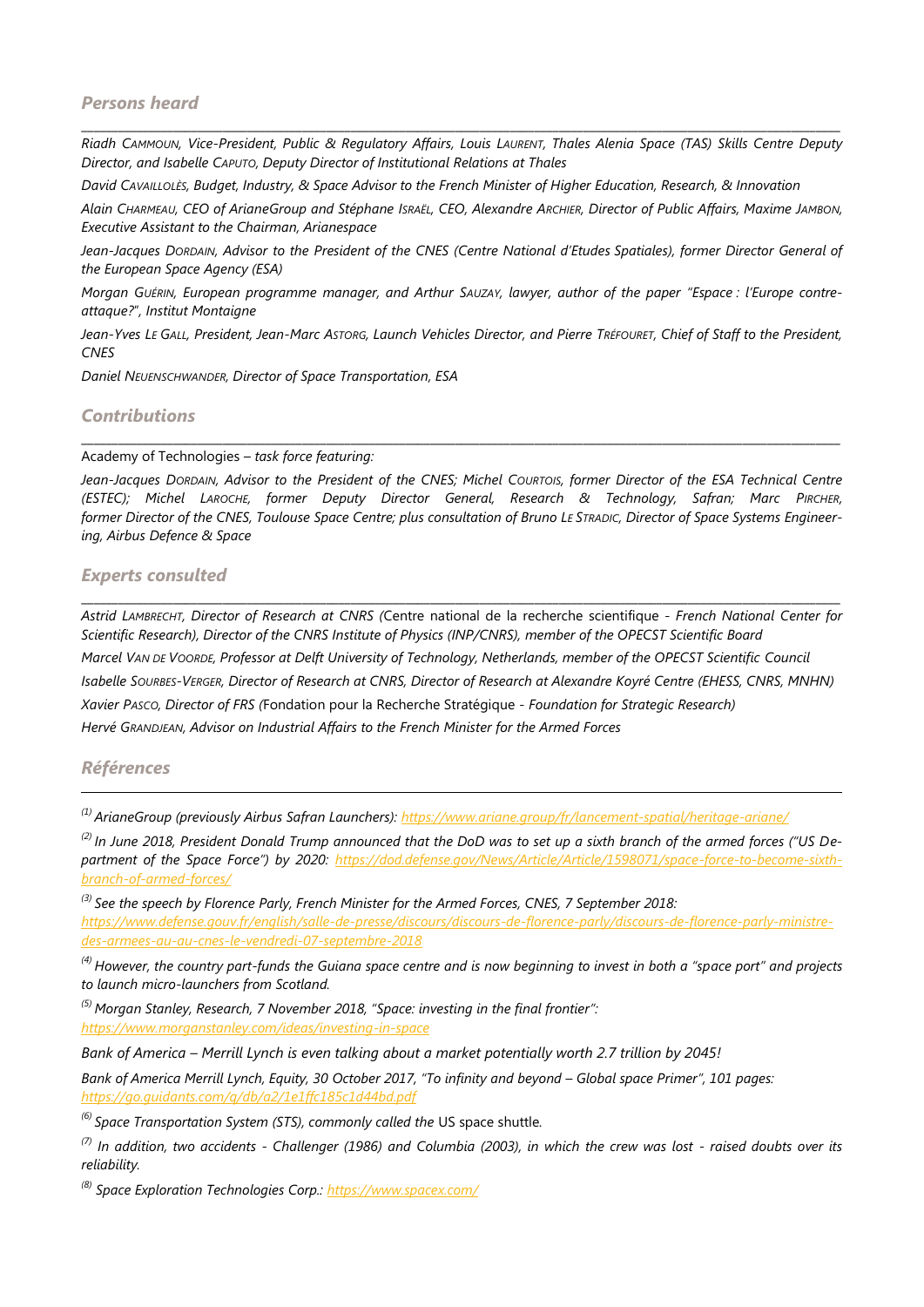*(9) In 2018, by 30 October, nine of the 17 SpaceX missions used previously-launched Falcon 9 launch vehicles, which accounted for 53% of launches. This was a significant increase on 2017, when only 5 missions used previously-launched Falcon 9 rockets. (Source: SpaceX)*

*(10) This remains an objective. Again according to SpaceX, the last Falcon 9 launched on 8 October 2018 was reconditioned in two months. For the first time on 3 December 2018, SpaceX successfully used the first stage of a launcher for a third time. N.B. With this launch, SpaceX unsuccessfully attempted to recover the launcher's nosecone using a ship equipped with large nets. SpaceX does not disclose its repair costs*.

*(11) See the Office's reports:*

-

*– "*L'Europe spatiale: quels changements de paradigme?*" (n° 32053), submitted on 25 November 2015 by Jean-Yves Le Déaut, Catherine Procaccia and Bruno Sido;*

*– "*Europe spatiale: l'heure des choix*" (n° 348), submitted on 7 November 2012 by Catherine Procaccia and Bruno Sido. (12) Different types of space engines:*

|                                 | Solid<br>propulsion                                          | Liquid<br>propulsion                                                         |                                                                    |                                                                             |                                                             |                                           |  |  |  |
|---------------------------------|--------------------------------------------------------------|------------------------------------------------------------------------------|--------------------------------------------------------------------|-----------------------------------------------------------------------------|-------------------------------------------------------------|-------------------------------------------|--|--|--|
| Type<br>of rocket<br>propellant | Solid                                                        |                                                                              | One type<br>of rocket<br>propellant                                |                                                                             |                                                             |                                           |  |  |  |
| Property                        | <b>Storable</b><br>at room<br>temperature                    | Cryogenic                                                                    | Semi-cryogenic                                                     |                                                                             | Storable at room<br>temperature                             | <b>Storable</b><br>at room<br>temperature |  |  |  |
| Composition                     | Ammonium<br>Perchlorate +<br>Aluminium<br>powder<br>+ Binder | Liquid hydrogen<br>$(-250^{\circ}C)$<br>+ Liquid oxygen<br>$(-180^{\circ}C)$ | Kerosene<br>$(room temp.) +$<br>Liquid oxygen<br>$(-180^{\circ}C)$ | <b>Methane</b><br>$(-160^{\circ}C)$<br>+ Liquid oxygen<br>$(-180^{\circ}C)$ | Hydrazine deriva-<br>tives with liquid<br>nitrogen peroxide | Hydrazine                                 |  |  |  |
| Compatible<br>/reuse            | no                                                           | yes                                                                          | yes                                                                | yes                                                                         | yes                                                         | yes                                       |  |  |  |

*(Source: ArianeGroup)*

*(13) Flight algorithms, aerodynamics, landing accuracy…*

*(14) In 2018, SpaceX's Falcon 9 sent both the Luxembourgish satellite Govsat-1, dedicated to ultra-secure dual communications (external operations, exchanges between institutional and defence sites, intelligence, surveillance and reconnaissance), and the Spanish military Earth observation satellite, Paz, into orbit. Following an agreement signed in 2013 with SpaceX, this year and next year the same Falcon 9 should launch the three SARah radar reconnaissance satellites used by the German army, replacing the constellation of five SAR-Lupe satellites.*

*(15) SpaceX says that US governmental launches have mission requirements and complexities specific to government contracts, which makes comparison of launch costs between the US government and commercial end users difficult.*

*(16) See the Eurospace document "The growing US ambition for space dominance, a new challenge for European independence in space*"*, October 2018: [https://eurospace.org/eurospace-position-paper-the-growing-us-ambition-for-space](https://eurospace.org/eurospace-position-paper-the-growing-us-ambition-for-space-dominance-a-new-challenge-for-european-independence-in-space/)[dominance-a-new-challenge-for-european-independence-in-space/](https://eurospace.org/eurospace-position-paper-the-growing-us-ambition-for-space-dominance-a-new-challenge-for-european-independence-in-space/)*

*President Donald Trump has made US hegemony in space a military, civil and commercial strategy against any competitors, primarily China. The US army intends to retain its technological edge by focusing the R&D houses (DARPA, Strategic Capabilities Office, etc.) on disruptive capabilities. This strategy includes massive, multi-form governmental support to private US space companies: the resulting cost cuts should benefit US institutional launches and put non-US competitors in a difficult position.* 

*The National Space Council, which was relaunched in June 2017 and chaired by Vice-President Mike Pence, now plays a key role in this new approach, particularly aiming to "reform outdated space policies". Three Space Policy Directives have since been enacted, particularly including SPD-2 in May 2018, streamlining regulations and supporting the development of the private sector.*

*(17) Centre National d'Etudes Spatiales*

*(18) Boeing and Lockheed Martin:<https://www.ulalaunch.com/>*

*(19) Out of the 85 successful orbital launches in 2017, the United States was behind 29 (34%), Russia 20 (24%), China 17 (20%), Europe 9 (11%), Japan 6 (7%) and India 4 (5%). With Falcon 9, SpaceX was behind 18 out of the 29 US launches. The other US launches were by United Launchers Alliance (Atlas and Delta) and Orbital (Minotaur and Antares). In Europe, ArianeGroup*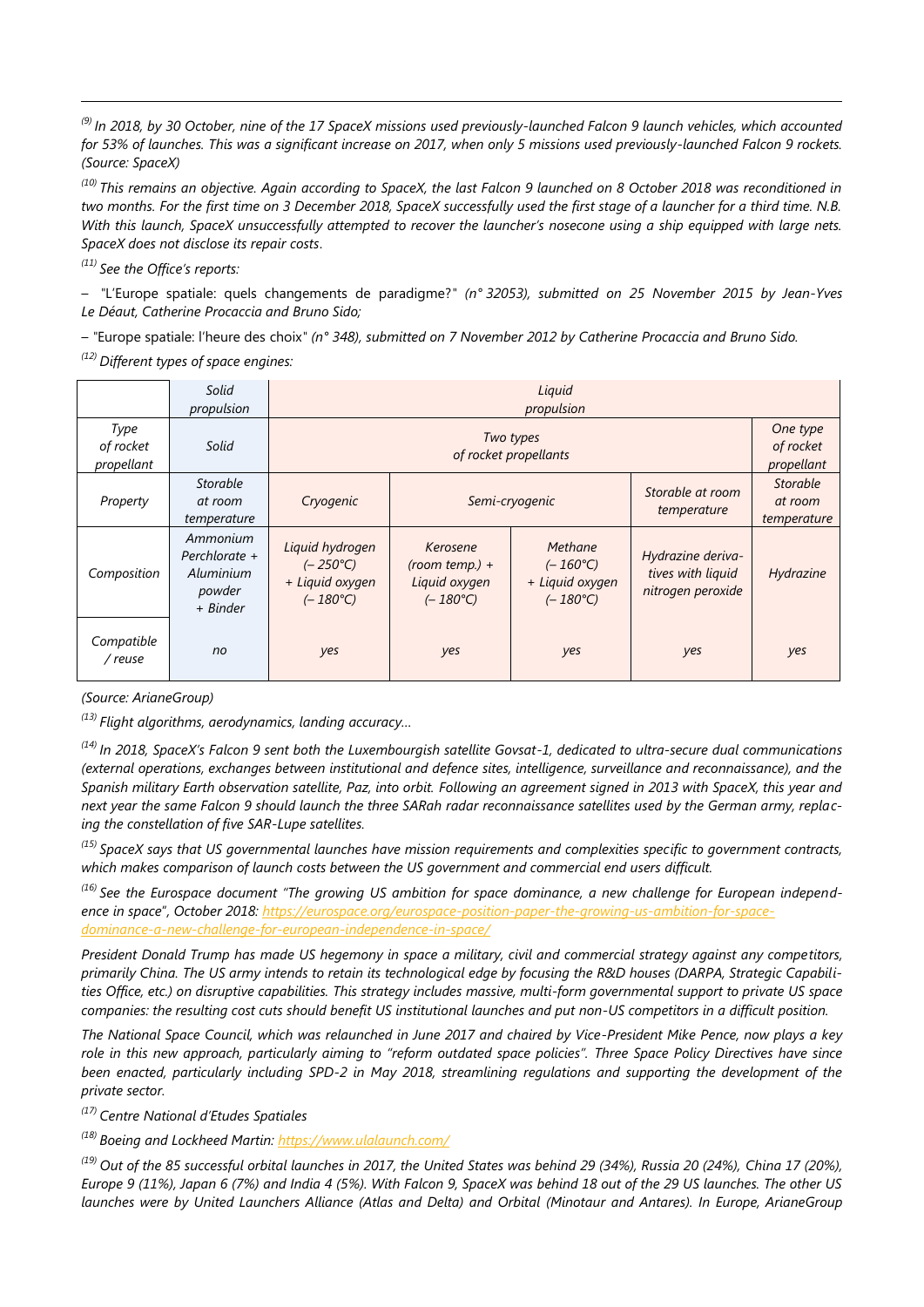*was behind 6 launches with Ariane 5 (including five dual launches with two satellites launched) and 3 launches with Vega (including one dual launch). Over the first ten months of 2018, China was behind 30 launches (35.7%), the United States 26 (30.9%), Russia 11 (13%), Europe 6 (7.1%), Japan 6 (7.1%), India 4 (4.8%), and New Zealand 1 (1.2%). Source:* Air & Cosmos *n° 2618, 23 November 2018.* 

*(20) A set of policies and laws exist that require U.S. government satellites to be launched on U.S. launch providers. Several U.S.*  law and policy statements require launch vehicles for U.S. Government satellites to be manufactured in the United States. *Title 51 of U.S. Code (National and Commercial Space Programs) requires "the Federal Government [to] acquire space transportation services from United States commercial providers." It goes on to define a United States commercial provider as one that is "more than 50 percent owned by United States nationals." Additionally, Title 41 of this Code, Sections 8301-8305 (the "Buy American Act") stipulates that for an item to be considered manufactured in the United States, at least 50 percent of all its components, by cost, must be manufactured in the U.S.*

*In addition to the laws documented in U.S. Code, multiple policies exist that dictate which launch vehicles can be used by U.S. government programs. The National Space Transportation Policy (NSTP) states as a goal, "United States Government payloads shall be launched on vehicles manufactured in the United States unless an exemption is coordinated." Department of Defense Instruction (DODI) 3100.12, "Space Support," states that "DoD payloads shall be launched on U.S. manufactured launch vehicles" and that "U.S. commercial space launch services shall be utilized to the fullest extent feasible…in accordance with [the National Space Transportation Policy] and [the Commercial Space Act of 1988]."*

*"Most government launch agreements are also subject to the Federal Acquisition Regulation. The Federal Acquisition Regulation states that the place of manufacture of an item is "predominantly in the US … if the total anticipated price of offered end products manufactured in the United States exceeds the total anticipated price of offered end products manufactured outside the United States." Part 52.225-18 of the Federal Acquisition Regulation also defines the "place of manufacture" as "the place where an end product is assembled out of components."*

*"Launching U.S. government payloads on foreign soil: regulatory and policy analysis", Barbara M. Braun and Eleni M. Sims, Aerospace, Center for space policy and strategy, July 2018.* 

*[https://aerospace.org/sites/default/files/2018-08/Braun-Sims\\_ForeignLaunch\\_08062018.pdf](https://aerospace.org/sites/default/files/2018-08/Braun-Sims_ForeignLaunch_08062018.pdf)*

*N.B. Government space orders are worth approximately \$50 billion per year in the United States: the US space agency (NASA) 20 billion, Department of Defense (DoD) 20 billion known publicly and approximately a further 10 billion for top-secret military programmes (according to comparative data published every year by the Federal Aviation Administration – FAA). In addition to subsidies, US support can be in the form of higher-than-market launch prices, service agreements, authorised federal launch base use, or transfer of technical skills by transferring staff.*

*(21) According to ESA, the relative weight of domestic institutional launches compared to commercial or non-domestic launches by different countries or groups of countries is as follows:*

|   | Europe | Russia, Ukraine, Belarus | <b>United States</b> | China | Japan | India |
|---|--------|--------------------------|----------------------|-------|-------|-------|
| % |        |                          |                      |       |       |       |

*(22) Hearing of Mr. Jean-Yves Le Gall, President of the CNES.*

*(23) Particularly the Académie des Technologies, Jean-Jacques Dordain, Advisor to the President of the CNES, former Director General of ESA, Alain Charmeau, Chairman & CEO of ArianeGroup, or Stéphane Israël, Chairman & CEO of Arianespace.* 

*(24) Jeff Bezos is said to have injected \$1 billion per year of his personal fortune into the company.*

*(25) With more annual orbital launches than the United States for the first time in 2018, China could eventually become the principal space power, with the biggest market in the world, and the biggest financial and technological capabilities*

*(26) N.B. They do not yet have launch capability.*

-

*(27) Source: hearing of Mr. Jean-Yves Le Gall, President of the CNES.*

*(28) According to the* Satellite Industry Association *(SIA), based on statistics produced by Bryce Space and Technology, global space economic activity represented €348 million in 2017, including 37% for satellite services (telecommunications, Earth observation, sciences and national security), 34% for ground equipment, 23% for non-satellite services (essentially government space budgets), 4.5% for construction of satellites and only 1.3% for launcher*s*:*

*[https://brycetecsh.com/downloads/SIA\\_SSIR\\_2018.pdf](https://brycetech.com/downloads/SIA_SSIR_2018.pdf)*

*(29) According to the Académie des Technologies (contribution to the Office), "Though industrial activity concerning launchers remains limited, it protects another industrial activity, i.e. design, manufacturing and commercialisation of commercial satellites, but also other service activities […), which represents twenty to thirty times the launch services activity."*

(*30*) *Airbus Defence and Space revealed in June 2015 that it was working on the ADELINE (ADvanced Expendable Launcher with INnovative engine Economy) project. The bottom of the first stage of the rocket, once detached from its tank and the upper stage, was to be equipped with winglets and propellers that would enable it, once the rocket engine has cut out, to return to*